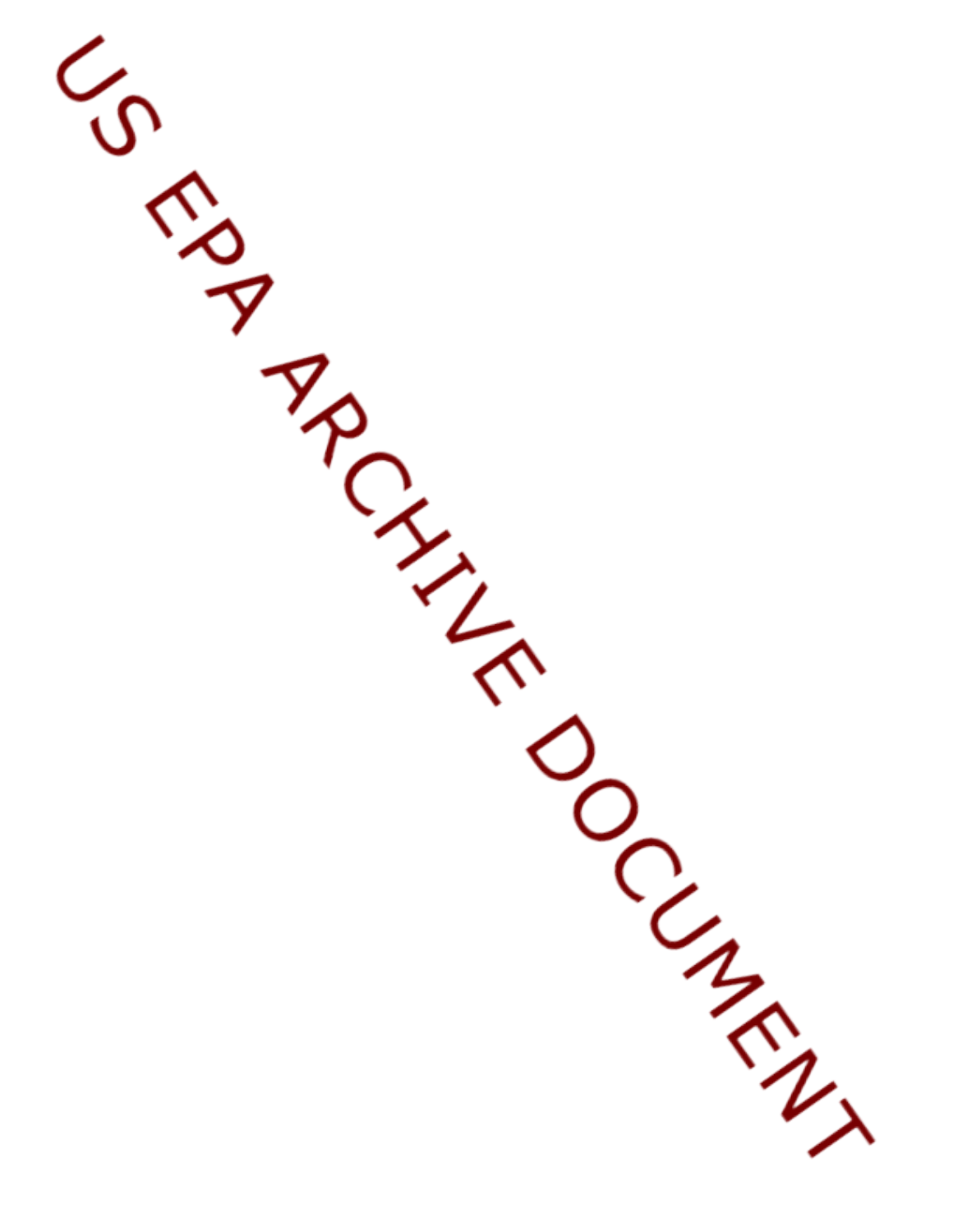# **Technical Factsheet on: ALDICARB AND METABOLITES**

[List of Contaminants](file:\\w1818tdcay008\share\Projects\rdp90003\_safewater\hfacts.html) 

As part of the Drinking Water and Health pages, this fact sheet is part of a larger publication: **National Primary Drinking Water Regulations** 

Drinking Water Standards (in mg/L)

## **MCLG MCL HAL(child)**

| Aldicarb                                                              | $0.001$ 0.003 none |  |  |
|-----------------------------------------------------------------------|--------------------|--|--|
| Aldicarb Sulfone 0.001 0.003 none                                     |                    |  |  |
| Aldicarb Sulfoxide 0.001 0.004 none                                   |                    |  |  |
| NOTE: The MCLs for aldicarb and its metabolites are presently stayed. |                    |  |  |

#### **Health Effects Summary**

Acute: EPA has found aldicarb to potentially cause nausea, diarrhea and relatively minor neurological symptoms resulting from acute exposures at levels above the MCL. These effects appear to be rapidly and completely reversible after exposure. No Health Advisories have been established for short-term exposures.

Chronic: Aldicarb has the potential to cause neurological effects such as sweating, pupillary constriction and leg weakness from chronic exposure at levels above the MCL. These effects are associated with the inhibition of cholinesterase in blood and nerve tissue.

Cancer: There is inadequate evidence to state whether or not either aldicarb or its metabolites have the potential to cause cancer from lifetime exposures in drinking water.

## **Usage Patterns**

Aldicarb is applied to the soil for control of chewing  $\&$  sucking insects (aphids, whiteflies, leaf miners, soil-dwelling insects), spider mites, and nematodes. It is used in glasshouse & outdoor ornamentals, and on the following crops; cotton, sugar beet, fodder beet, strawberries, potatoes, onions, hops, vine nurseries, tree nurseries, groundnuts, soya beans, citrus fruit, bananas, coffee, sorghum, pecans, sweet potatoes  $\&$  other crops. Cotton crops account for 83% of aldicarb use.

As the result of the aldicarb contamination of drinking water wells, Union Carbide Corporation excluded the use of aldicarb products in Suffolk County, Long Island, New York. The company also limited the use of aldicarb products to once every two years and only after plant emergency in the States of Maine and Wisconsin and the Counties of Hartford in Connecticut, Kent and New Castle in Delaware, Franklin and Hampshire in Massachusetts, Worchester in Maryland,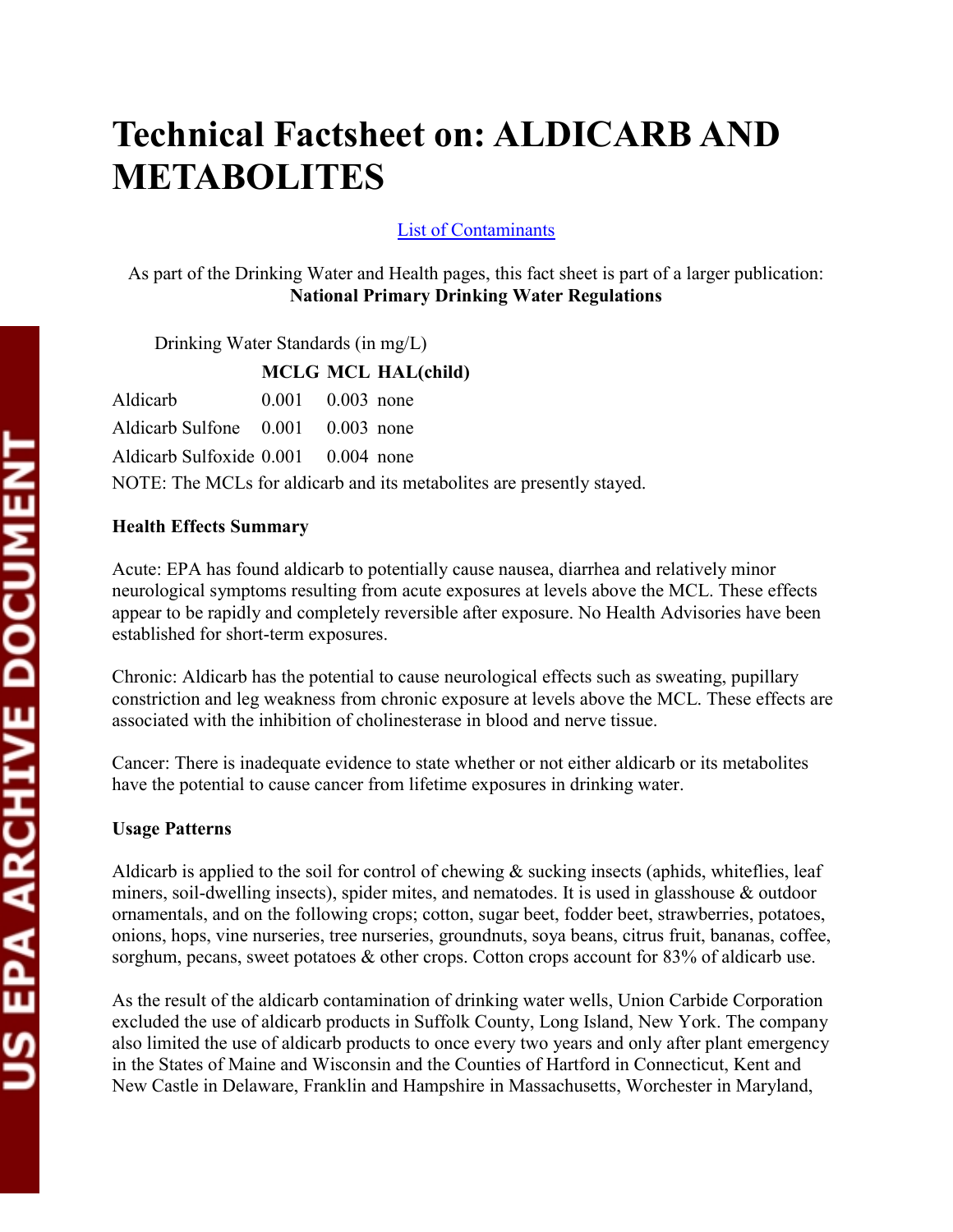Washington in Rhode Island, and Accomack and Northampton in Virginia. Atlantic, Burlington, Cumberland, Monmouth and Salem in New Jersey, Newport and

Aldicarb may be applied at planting at the 1 lb active ingredient/acre rate for aphid control in the State of Maine.

#### **Release Patterns**

Release of aldicarb to the environment will occur due to its manufacture and use as a systemic insecticide, acaricide and nematocide for soil use.

## **Environmental Fate**

If aldicarb is released to the soil it should not bind to the soil. It will be susceptible to chemical and possibly biological oxidation to form its metabolites, aldicarb sulfoxide and aldicarb sulfone. Hydrolysis is both acid and base catalyzed with examples of hydrolysis half-lives in soil at 15 deg C of 9.9 days at pH 6.34 and 7.0, 23 days at pH 7.2, and 3240 days at pH 5.4. Half-lives in soil have been reported to be 7 days in loam soil under field conditions, a few days in green house soil; a general range of persistence in soil of 1-15 days has been reported. Aldicarb degraded faster in soil which had been previously treated with carbofuran.

If aldicarb is released to water it should not adsorb to sediments or bioconcentrate in aquatic organisms. Aldicarb does not degrade in groundwater under aerobic conditions unless relatively high pH (pH 8.5) exists; reported half-lives in groundwater under anaerobic conditions at pH 7.7-8.3 were 62-1300 days. Aldicarb has been shown to be formed from aldicarb sulfoxide in groundwater under aerobic conditions and under anaerobic conditions in groundwater to which glucose had been added. Aldicarb may volatilize from soil with the rate of its evaporation increasing with the rate of evaporation for water. Aldicarb may leach to the groundwater in some soils where the rates of hydrolysis and oxidation are relatively slow, as in the slow hydrolysis of aldicarb reported at pH's around 5.4. It will be subject to hydrolysis which is both acid and base catalyzed with examples of half-lives of 131 days at pH 3.95 and 6 days at pH 8.85 at 20 deg C, and 3240 days at pH 5.5 and 15 deg C.

No information on biodegradation in natural waters was found. It is susceptible to photolysis when irradiated at 254 nm, but may not be photolyzed by light >290 nm. Volatilization from water should not be an important fate process. Half-life is 5 days in lake and pond water.

If aldicarb is released to the atmosphere it will be subject to reaction with hydroxyl radicals with an estimated vapor phase half-life of 3.49 days. No information on photolysis at environmentally significant wavelengths was found.

The propensity of aldicarb for bioaccumulation and biomagnification was tested in a model ecosystem with a terrestrial-aquatic interface and a seven-element food chain. Aldicarb was shown to have a high degree of persistence and a low potential for biodegradability.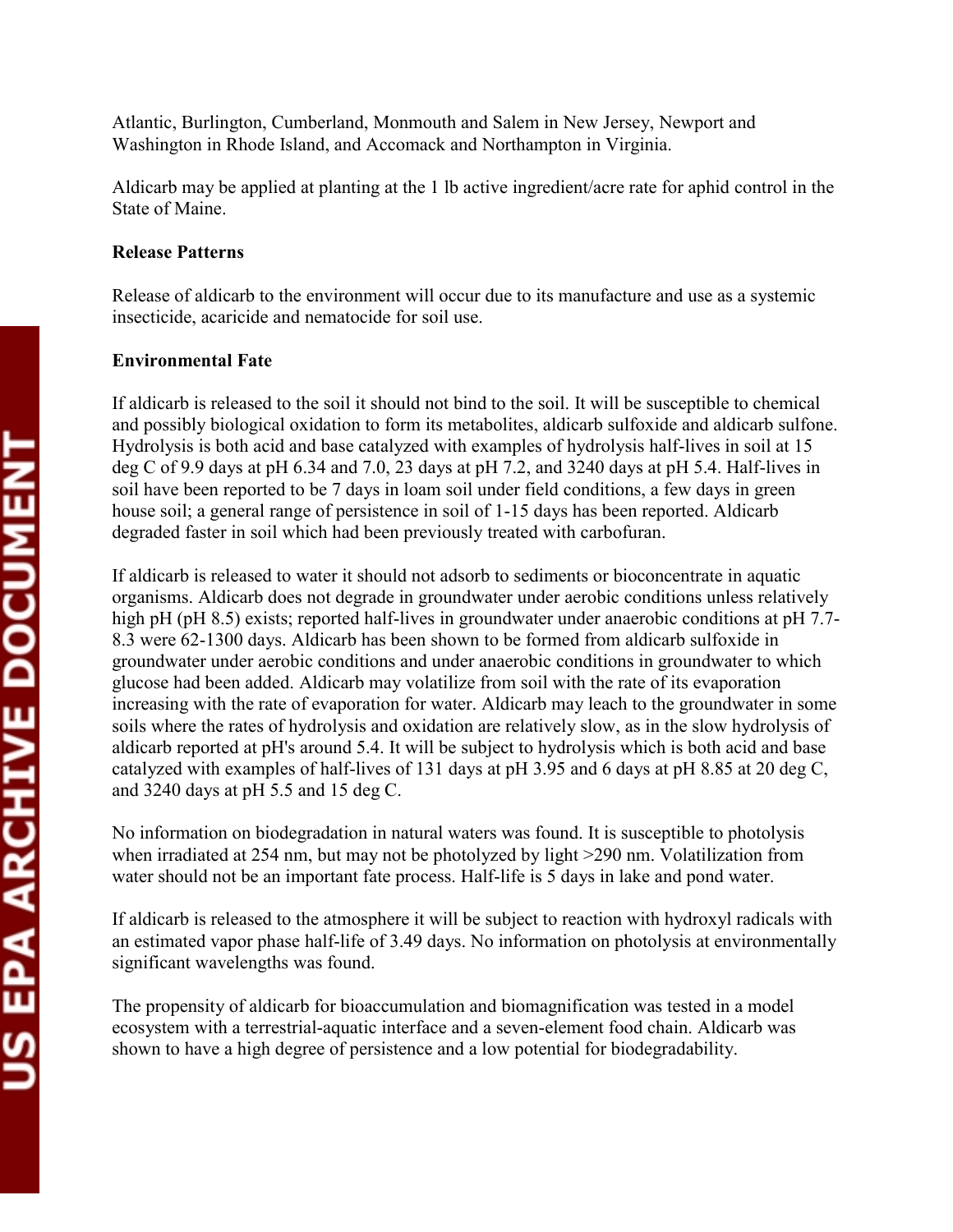A BCF of 42 for an unspecified species of fish in a microcosm study has been reported. A BCF of 4 has been estimated from water solubility. Based on the reported and estimated BCF, aldicarb should not bioconcentrate in aquatic organisms.

### **Chemical/ Physical Properties**

CAS Number: 116-06-3

Color/ Form/Odor: White crystals with slightly sulfurous odor; Available in granular formulations containing 5 to 15% aldicarb

M.P.: 99-100 C B.P.: N/A

Vapor Pressure: 1x10-4 mm Hg at 25 C

Octanol/Water Partition (Kow): Log Kow =  $1.13$ 

Density/Spec. Grav.: 1.2 at 25 C

Solubility: 17 ug/L of water at 25 C

Density/Spec. Grav.: 1.2 at 25 C<br>Solubility: 17 ug/L of water at 25 C<br>Soil sorption coefficient: Koc ranges from 8-37; high to very high mobility in soil

Odor/Taste Thresholds: N/A

Bioconcentration Factor: 42 in fish; not expected to bioconcentrate in aquatic organisms.

Henry's Law Coefficient: 1.5x10-9 atm-cu m/mole;

Trade Names/Synonyms: Temik; Carbamyl; Carbanolate; Sulfone aldoxycarb; Union Carbide 21149

#### **Other Regulatory Information**

*NOTE:* The MCLs for aldicarb and its metabolites are presently stayed. Systems must monitor for these contaminants by December 31, 1995.

Monitoring For Ground/Surface Water Sources:

 Repeat Frequency- none Triggers - none Initial Frequency- 4 quarterly samples

Analysis:

**Reference Source Method Numbers**  EPA 600/4-88-039 531.1